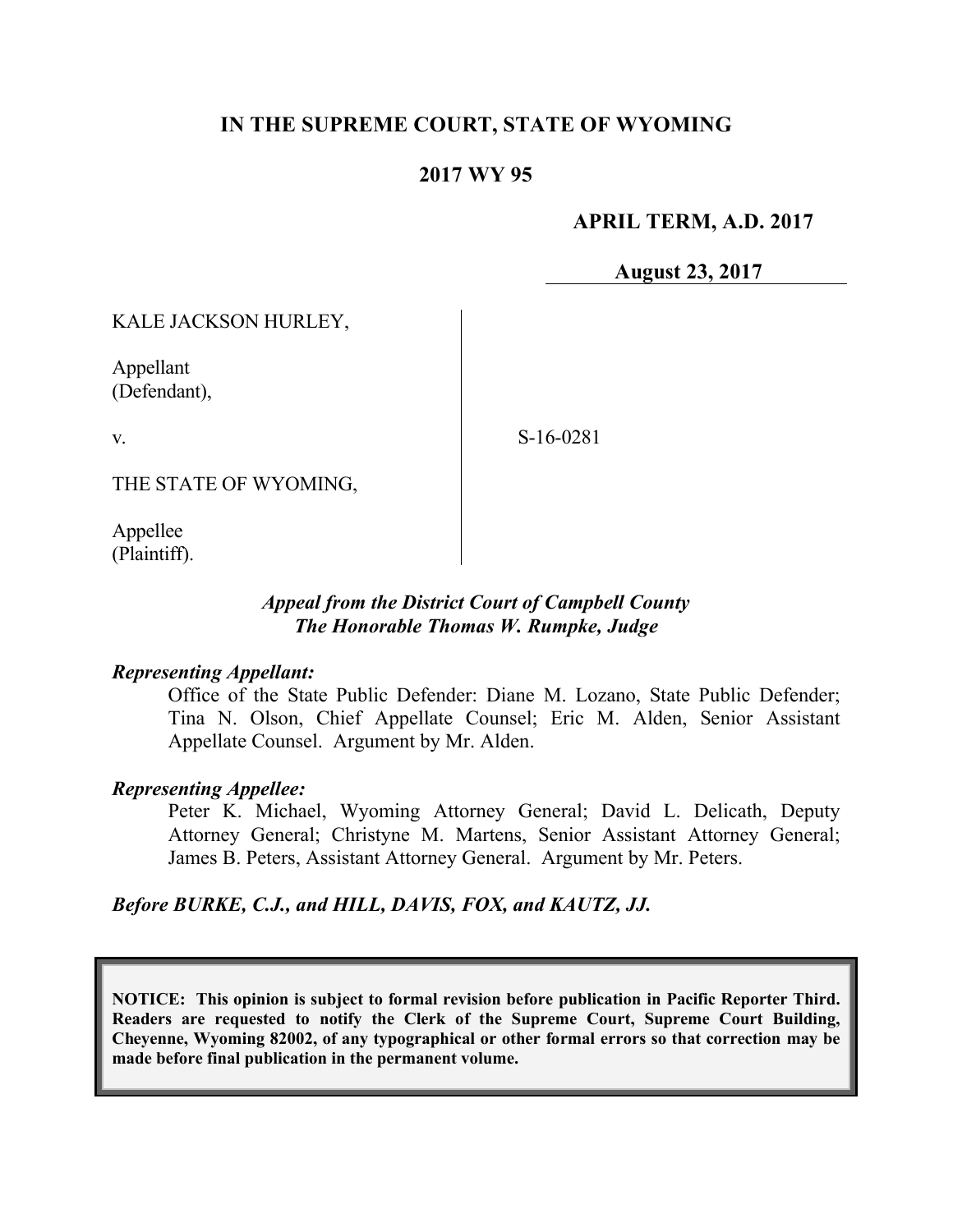# **FOX, Justice.**

[¶1] Kale J. Hurley appeals his conviction for felonious restraint. He contends that the district court abused its discretion when it failed to instruct the jury on the definition of "bodily injury," and that there was insufficient evidence to establish that the unlawful restraint exposed the victim to a risk of serious bodily injury. We affirm.

#### *ISSUES*

[¶2] We rephrase the issues as follows:

1. Did the district court abuse its discretion when it refused to instruct the jury on the definition of "bodily injury?"

2. Was there sufficient evidence to establish the elements of felonious restraint?

# *FACTS*

[¶3] Kadeen Bingham, the victim in this case, stole a ring from Mr. Hurley. When Mr. Hurley discovered the ring was missing, he contacted Jeremiah Maes, a mutual friend, and offered Mr. Maes \$500 to set up a meeting between Mr. Hurley and Mr. Bingham so that Mr. Hurley could recover the stolen ring. Mr. Maes arranged for the meeting to take place in his room at the Arrowhead Motel in Gillette, Wyoming.

[¶4] On April 9, 2015, Mr. Bingham, Jaime Gentry, and Steven Miller went to the motel room, and a short time later Mr. Hurley and two unidentified men arrived. According to Mr. Bingham, Mr. Hurley directed one of his associates to lock the motel room door and remain in front of it, while Mr. Hurley and the other man approached Mr. Bingham. Mr. Bingham stated that he did not believe he was free to leave because the door was locked and one of Mr. Hurley's associates was preventing anyone from leaving by standing in front of the door. After Mr. Bingham told Mr. Hurley that he did not have the ring, Mr. Hurley and the other man beat Mr. Bingham for thirty to forty-five minutes.

[¶5] When Mr. Hurley left the motel room, Ms. Gentry ran out of the room to the motel office and asked the manager on duty to call the police. Officer Stroup of the Gillette Police Department responded to the emergency dispatch call and found Mr. Bingham in the motel room. Officer Stroup testified that Mr. Bingham had been severely beaten, "most of his body was flush red . . . abrasions [on] his shoulders and chest . . . a large [] hematoma underneath his left eye . . . [and] lumps along his lower jaw. Mr. Bingham declined medical treatment. Unfortunately for Mr. Bingham, he had an outstanding warrant and Office Stroup took him into custody. Mr. Hurley was later arrested and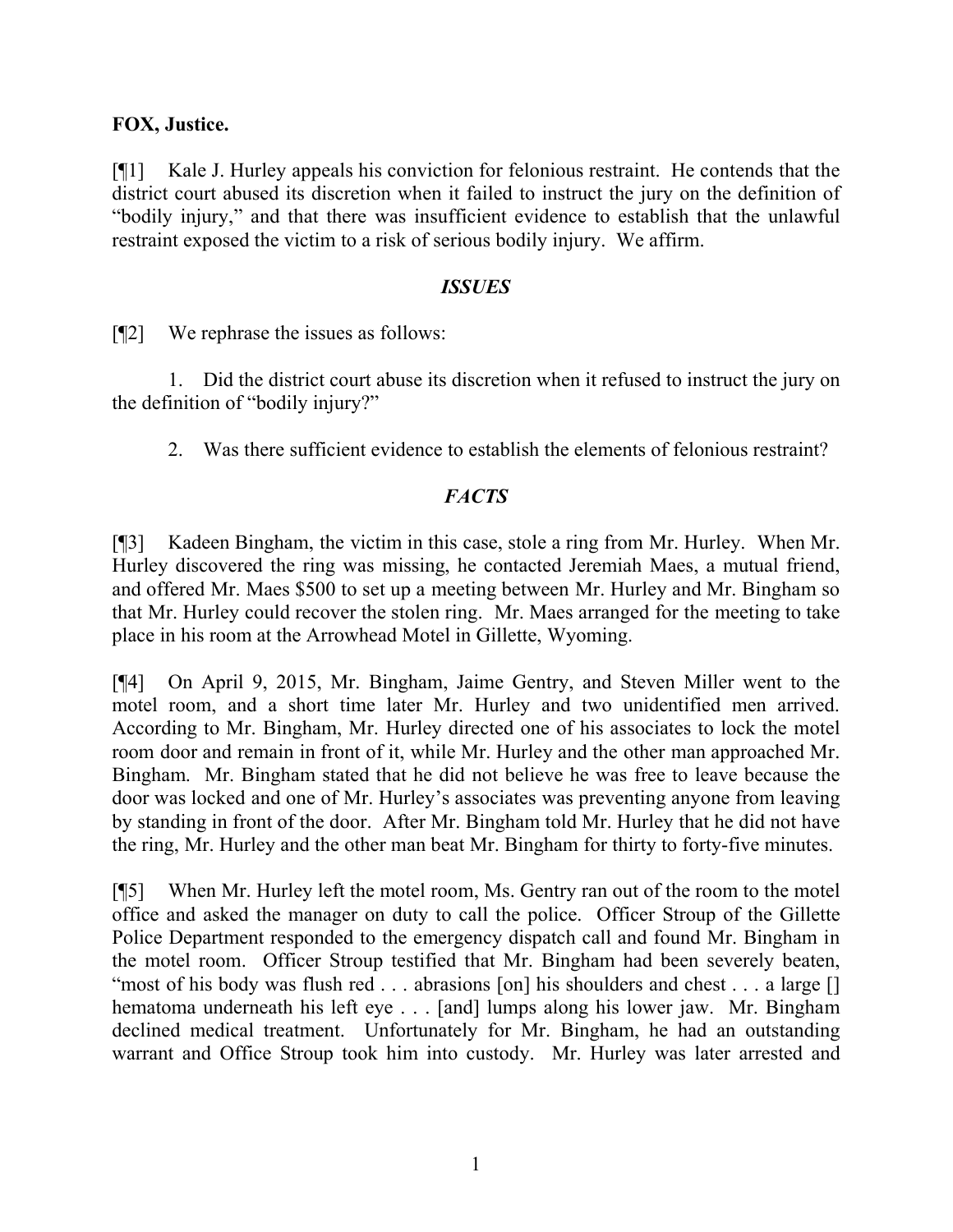charged with two counts<sup>1</sup> of felonious restraint in violation of Wyo. Stat. Ann. § 6-2- $202(a)(i)$ .

[¶6] At trial, Mr. Hurley requested that an instruction on false imprisonment and an instruction on the statutory definition of "bodily injury" as defined in Wyo. Stat. Ann. § 6-1-104(a)(i) (LexisNexis 2017) be given. Mr. Hurley argued that false imprisonment was a lesser included offense of felonious restraint so it should be included, and that,

> [w]hile there is a question of risk, there is also a question of serious bodily injury, and giving the jury the opportunity to look at [the definition of "bodily injury," and "serious bodily injury"] will allow them to be able to make a better determination as to what element these facts fit into.

The district court allowed the instruction on false imprisonment, but denied the instruction defining "bodily injury." The jury returned a guilty verdict on one count of felonious restraint, and the district court sentenced Mr. Hurley to incarceration for a period of not less than fifteen months nor more than forty-eight months. This appeal followed.

# *DISCUSSION*

[¶7] Mr. Hurley contends that the district court abused its discretion when it declined to instruct the jury on the term "bodily injury" because without an instruction on "bodily injury," the jury was unable to differentiate between "bodily injury" and "serious bodily injury;" and the instruction was a theory of his defense. Mr. Hurley further argues that there was insufficient evidence to prove he committed the crime of felonious restraint because the unlawful restraint, the locking of the motel room door, was not what exposed Mr. Bingham to serious bodily injury. We find that the district court did not abuse its discretion when it denied the proposed instruction on "bodily injury," and that there was sufficient evidence to convict Mr. Hurley of felonious restraint.

# *I. Did the district court abuse its discretion when it refused to instruct the jury on the definition of "bodily injury?"*

[¶8] "We review a district court's decision on jury instructions for an abuse of discretion." *Tingey v. State*, 2017 WY 5, ¶ 40, 387 P.3d 1170, 1181 (Wyo. 2017). District courts have "wide latitude in instructing the jury and, as long as the instructions correctly state the law and the entire charge covers the relevant issue, reversible error will not be found." *Dennis v. State*, 2013 WY 67, ¶ 36, 302 P.3d 890, 897 (Wyo. 2013)

<sup>&</sup>lt;sup>1</sup> The district court determined that the State failed to carry its burden of proof as to the count related to Ms. Gentry and dismissed the charge. That count is not at issue in this appeal.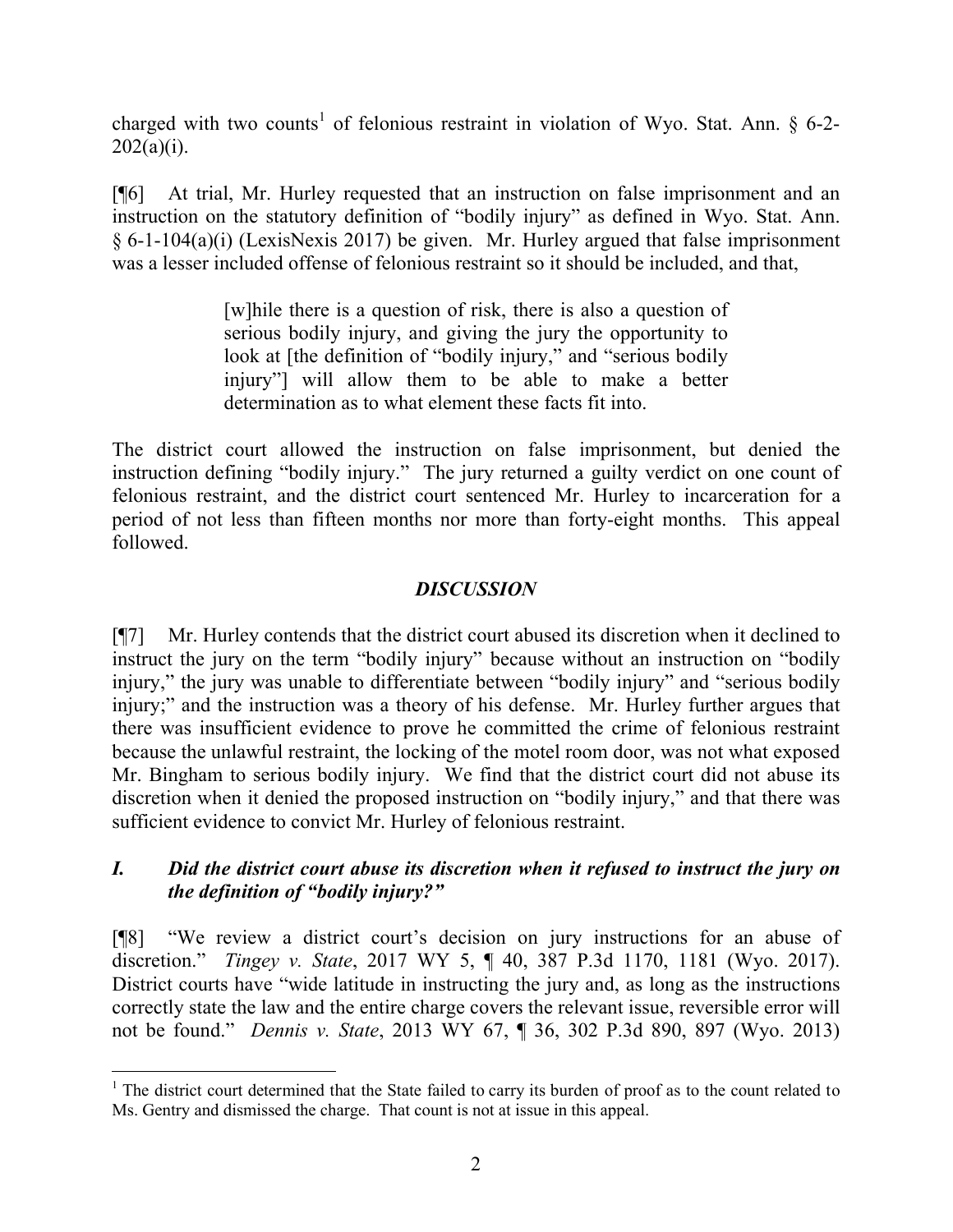(citations omitted). An incorrect ruling on an instruction must be prejudicial to constitute reversible error. *Dougherty v. State*, 2016 WY 62, ¶ 11, 373 P.3d 427, 431 (Wyo. 2016) (citing *Brown v. State*, 2015 WY 4, ¶ 40, 340 P.3d 1020, 1031 (Wyo. 2015)). "Because the purpose of jury instructions is to provide guidance on the applicable law, prejudice will result when the instructions confuse or mislead the jury." *Id.*

[¶9] The district court instructed the jury that:

The elements of the crime of Felonious Restraint, as charged in this case, are:

- 1. On or about the 9<sup>th</sup> day of April, 2015,
- 2. In Campbell County, Wyoming,
- 3. The Defendant, Kale J. Hurley,
- 4. Knowingly restrained Kadeen Bingham, unlawfully,
- 5. And did so under circumstances which the Defendant knew exposed Kadeen Bingham to risk of serious bodily injury.

If you find from your consideration of all the evidence that each of these elements has been proved beyond a reasonable doubt, then you should find the Defendant guilty.

If, on the other hand, you find from your consideration of all the evidence that any of these elements has not been proved beyond a reasonable doubt, then you should find the Defendant not guilty.

[¶10] Mr. Hurley requested that the court also instruct the jury on the definition of "bodily injury" as used in Wyo. Stat. Ann.  $\S 6$ -1-104(a)(i):

- (a) As used in this act, unless otherwise defined:
	- (i) "Bodily injury" means:

(A) A cut, abrasion, burn or temporary disfigurement;

(B) Physical pain; or

(C) Impairment of the function of a bodily member, organ or mental faculty.

The district court opined that "[t]he problem is giving that instruction is not a necessary element, it's not required anywhere under any of the possible scenarios, and [] it would be confusing to the jury." Mr. Hurley asserts that it was error for the district court not to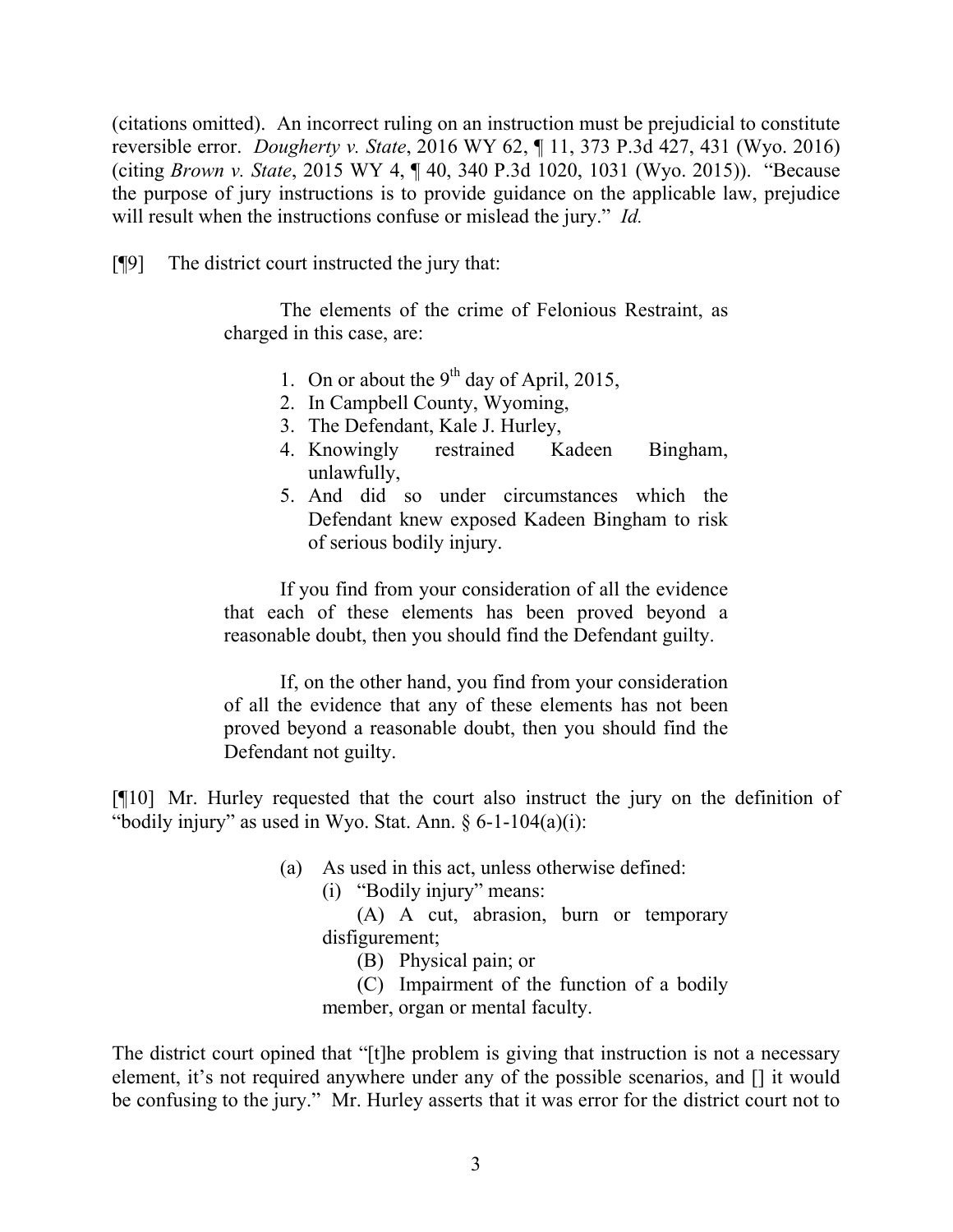instruct the jury on "bodily injury," because "[w]ithout knowing what 'bodily injury' is defined as, it [was] impossible for the jury to fully understand what the statutes require to constitute 'serious bodily injury.'" Mr. Hurley further argues that because "bodily injury" is a term used within the definition of "serious bodily injury," the jury should have been instructed on the term.

[¶11] A court is not required to instruct the jury on a term that is not an essential element of the crime, nor is it required to give an instruction of a defining term unless it has a technical legal meaning so different from its ordinary meaning that the jury, without further explanation, would misunderstand its significance in relation to the factual circumstances. *Wilson v. State*, 14 P.3d 912, 916 (Wyo. 2000). Prejudicial error will not be demonstrated unless the instruction confused or misled the jury with respect to the proper principles of law. *Id.* (citing *Collins v. State*, 854 P.2d 688, 700 (Wyo. 1993); *Lowseth v. State*, 875 P.2d 725, 729 (Wyo. 1994)).

[¶12] The district court properly instructed the jury on the definition of "serious bodily injury," an essential element of the charge against Mr. Hurley. This instruction informed the jury of the level of injury that Mr. Hurley was required to impose upon Mr. Bingham:

> substantial risk of death; causes severe protracted physical pain; causes severe disfigurement or protracted loss or impairment of a bodily function; causes unconsciousness or a concussion resulting in protracted loss or impairment of the function of a bodily member, organ or mental faculty; causes burns of the second or third degree over a significant portion of the body; or causes a significant fracture or break of a bone.

The instruction is sufficiently clear that "serious bodily injury" constitutes more than just a scrape or cut, or physical pain. In the context of the charged offense, the instruction on "bodily injury" is unnecessary, had potential to confuse the jury, and "does not have a technical legal meaning so different from its ordinary meaning that the jury, without further explanation, would misunderstand its significance in relation to the factual circumstances." *Wilson*, 14 P.3d at 916.

[¶13] Mr. Hurley did request and receive an instruction on the lesser included offense of false imprisonment, but "bodily injury" is not an element of that offense: "A person is guilty of false imprisonment if he knowingly and unlawfully restrains another so as to interfere substantially with his liberty." Wyo. Stat. Ann. § 6-2-203(a) (LexisNexis 2017). The instructions on felonious restraint, serious bodily injury, and false imprisonment properly stated the applicable law and included all elements necessary for a jury to determine whether the crime of felonious restraint had been committed.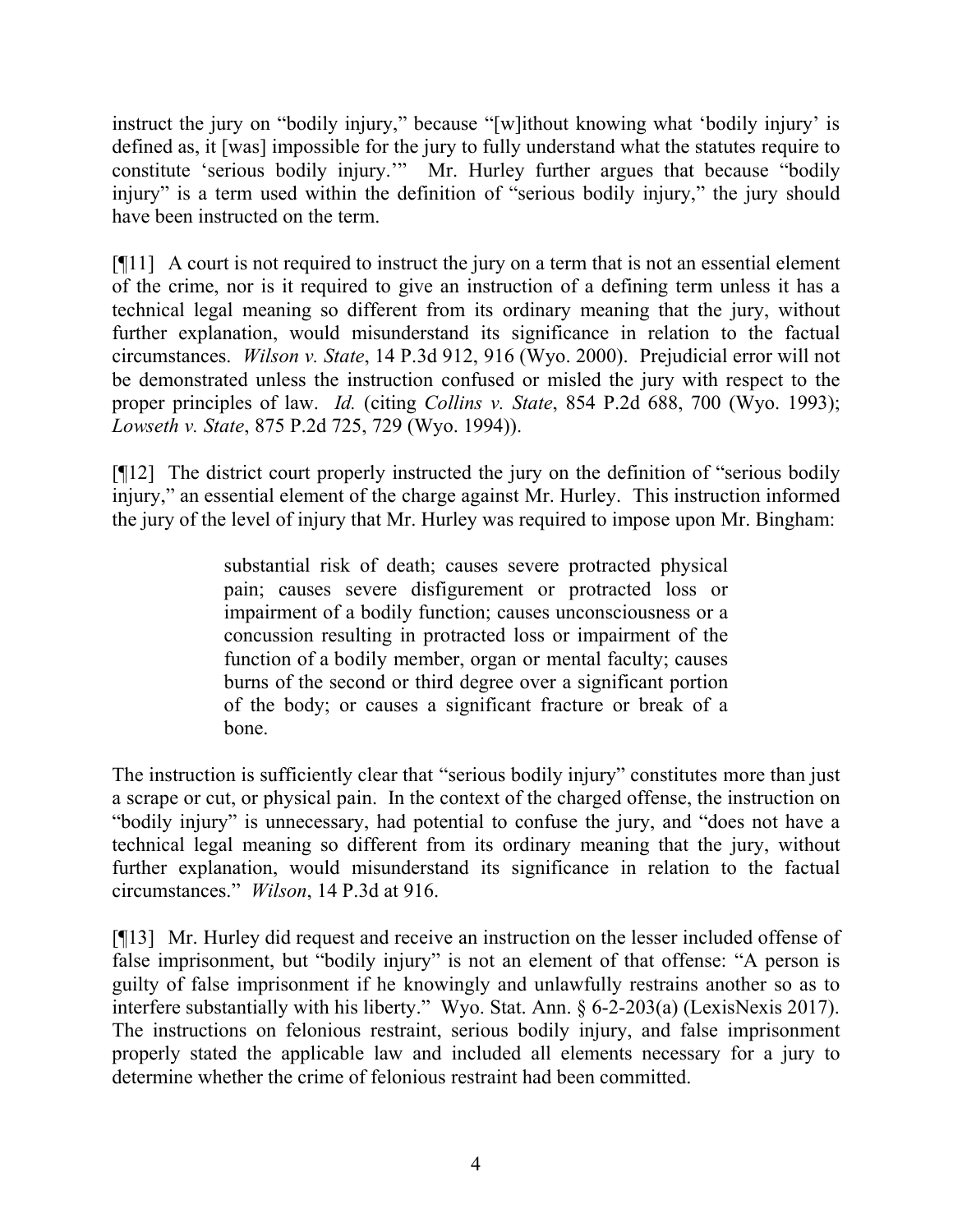[¶14] Mr. Hurley argues that the "bodily injury" instruction should have been given because the theory of Mr. Hurley's defense was that his actions constituted simple battery, and did not rise to the level of serious bodily injury as required by felonious restraint. Typically, the failure to give an offered instruction on the law related to a theory of defense is a due process issue, which this Court reviews de novo*. Tingey*, 2017 WY 5,  $\sqrt{27}$ , 387 P.3d at 1178. The instruction however, must be a proper theory of the case, or a theory of defense instruction, and must present a defense recognized by statute or case law in this jurisdiction. *Bouwkamp v. State*, 833 P.2d 486, 490 (Wyo. 1992). "Suggestion of an alternative charge is not a defense to the crime being prosecuted." *Id*. If an instruction is not a theory of defense instruction, the district court's decision to give the instruction is discretionary. *Tingey*, 2017 WY 5, ¶ 40, 387 P.3d at 1181.

[¶15] Mr. Hurley fails to explain how an instruction on the term "bodily injury" equates to his purported theory of the defense, that it was only a battery. He did not request a theory of the defense jury instruction related to battery, nor did he request one on the elements of the offense of battery. The word "battery" is not used during the trial, and after an in-depth review of the record, we find one statement that even arguably references the "battery" theory made by defense counsel in his closing: "This was a fight in a hotel room. And when you take away everything else, that's all it was." The district court is only required to instruct the jury on a theory of defense if competent evidence exists which supports the law expressed in the instruction, and in this instance, no such evidence existed. The record does not support Mr. Hurley's argument on appeal that his theory of the case at trial was that he had only committed a battery, and the possibility that Mr. Hurley's actions may have supported a different charge is not a defense.

[¶16] Mr. Hurley's proposed jury instruction did not define an essential element of felonious restraint, it was not related to a theory of Mr. Hurley's defense, it did not apply to the circumstances of the case, and the district court correctly concluded that it could confuse the jury. The district court acted within the latitude afforded district courts to tailor instructions to the circumstances of the case, and did not err when it refused to give this proffered instruction. We find no abuse of discretion by the district court in rejecting Mr. Hurley's proposed instruction on the definition of "bodily injury." We turn next to Mr. Hurley's sufficiency of the evidence argument.

# *II. Was there sufficient evidence to establish the elements of felonious restraint?*

[¶17] When reviewing a sufficiency of the evidence claim, "[W]e examine and accept as true the State's evidence and all reasonable inferences which can be drawn from it." *Dennis*, 2013 WY 67, ¶ 23, 302 P.3d at 895 (quoting *Craft v. State*, 2013 WY 41, ¶ 18, 298 P.3d 825, 830 (Wyo. 2013)). We will not consider conflicting evidence presented by the defendant. *Id.* "We will not reweigh the evidence or re-examine witness credibility." *Jones v. State*, 2017 WY 44, ¶ 34, 393 P.3d 1257, 1265 (Wyo. 2017). We do not substitute our judgment for that of the jury; rather, we determine whether a jury could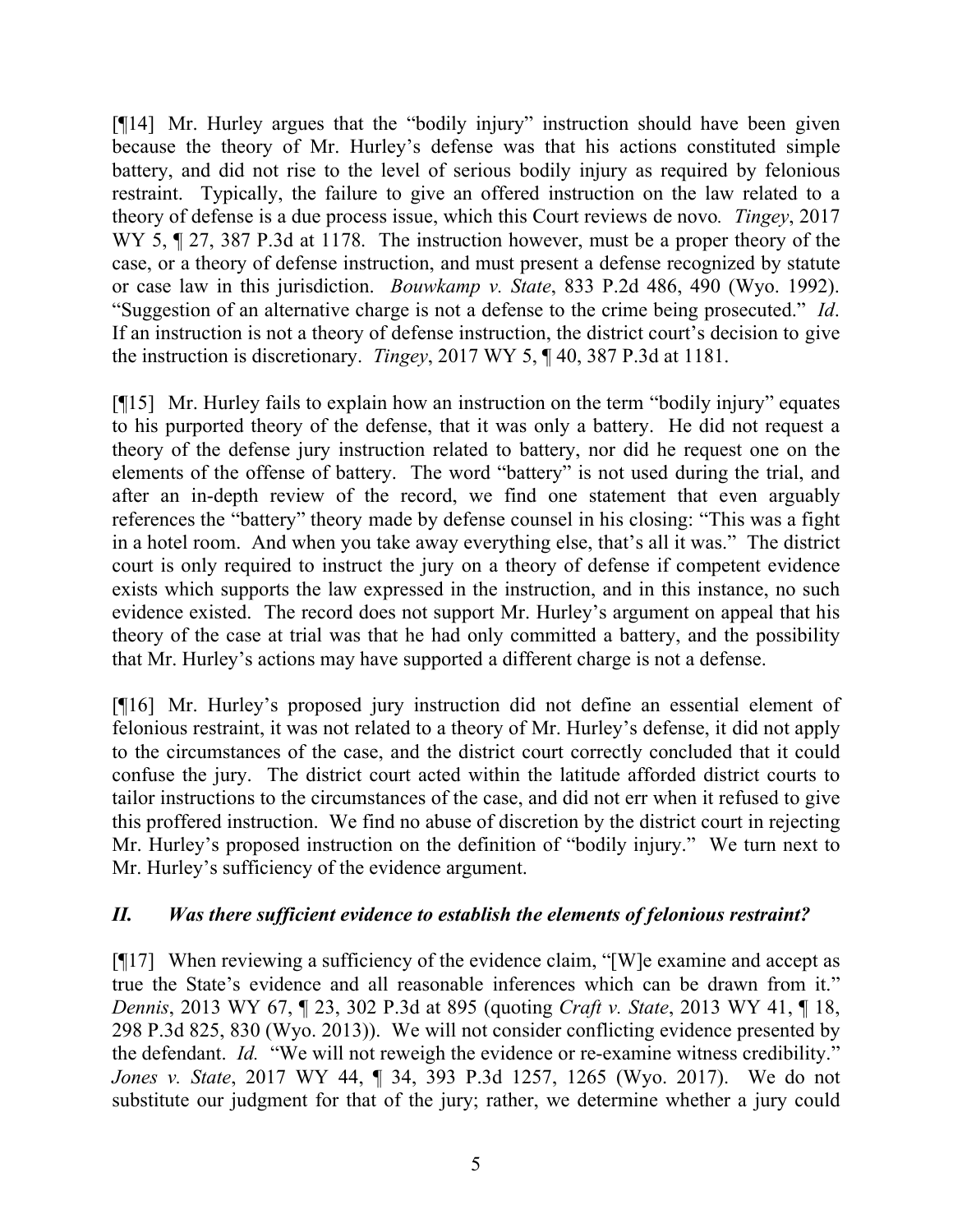have reasonably concluded each of the elements of the crime was proven beyond a reasonable doubt. *Id.* at ¶ 34, 393 P.3d at 1264. "This standard applies whether the supporting evidence is direct or circumstantial." *Mraz v. State*, 2016 WY 85, ¶ 18, 378 P.3d 280, 286 (Wyo. 2016) (citations omitted).

[¶18] Mr. Hurley argues that there was insufficient evidence to convict him of felonious restraint. He asserts that the mechanism of the restraint must create the risk of serious bodily injury, and in his case, locking and blocking a motel room door did not create the risk of serious bodily injury. Mr. Hurley's argument requires us to examine Wyoming's felonious restraint statute and apply our customary principles of statutory interpretation. "[C]riminal statutes are to be strictly construed, which means that they are not to be enlarged by implication or extended by inference or construction." *Mraz*, 2016 WY 85, ¶ 71, 378 P.3d at 296 (quoting *Yellowbear v. State*, 2008 WY 4, ¶ 56, 174 P.3d 1270, 1292 (Wyo. 2008)).

> (a) A person is guilty of felonious restraint if he knowingly: (i) Restrains another unlawfully in circumstances exposing him to risk of serious bodily injury[.]

Wyo. Stat. Ann. § 6-2-202(a)(i). Since its adoption in 1982, this Court has only on rare occasion interpreted the felonious restraint statute. In *Sami v. State*, we found that

> a district court in seeking a factual basis for a guilty plea to felonious restraint can, without more, infer that the victim of restrained, forcible nonconsensual sexual intercourse was subjected to such violence from that particular act that the court could reasonably conclude that she had been *exposed* to a risk of serious bodily injury

2004 WY 23, ¶ 12, 85 P.3d 1014, 1019 (Wyo. 2004) (emphasis in original). In *Williams v. State*, 2002 WY 136, 54 P.3d 248 (Wyo. 2002), we stated that "[t]he felonious restraint statute is violated when a risk of serious bodily injury occurs and the action causing that risk is an unlawful restraint," *Id*. at ¶ 9, 54 P.3d at 250, and held that "the State [must] prove that the accused acted knowingly on each element of the offense." *Id*. at ¶ 10, 54 P.3d at 251. Relying on the statements made in *Williams*, Mr. Hurley argues that this Court recognized that the mechanism of the restraint must also create the risk of serious bodily injury.

[¶19] In *Williams*, we recognized that the statutory language of the felonious restraint statute adopted verbatim the language of the Model Penal Code. *Id*. at ¶ 9, 54 P.3d at 250. Model Penal Code commentary<sup>2</sup> to felonious restraint provides:

<sup>&</sup>lt;sup>2</sup> In *Dockter v. State*, 2017 WY 63, **[1]** 12-13, 396 P.3d 405, 408 (Wyo. 2017), we recognized limited application of the Model Penal Code comments and notes to the kidnapping statute due to the fact that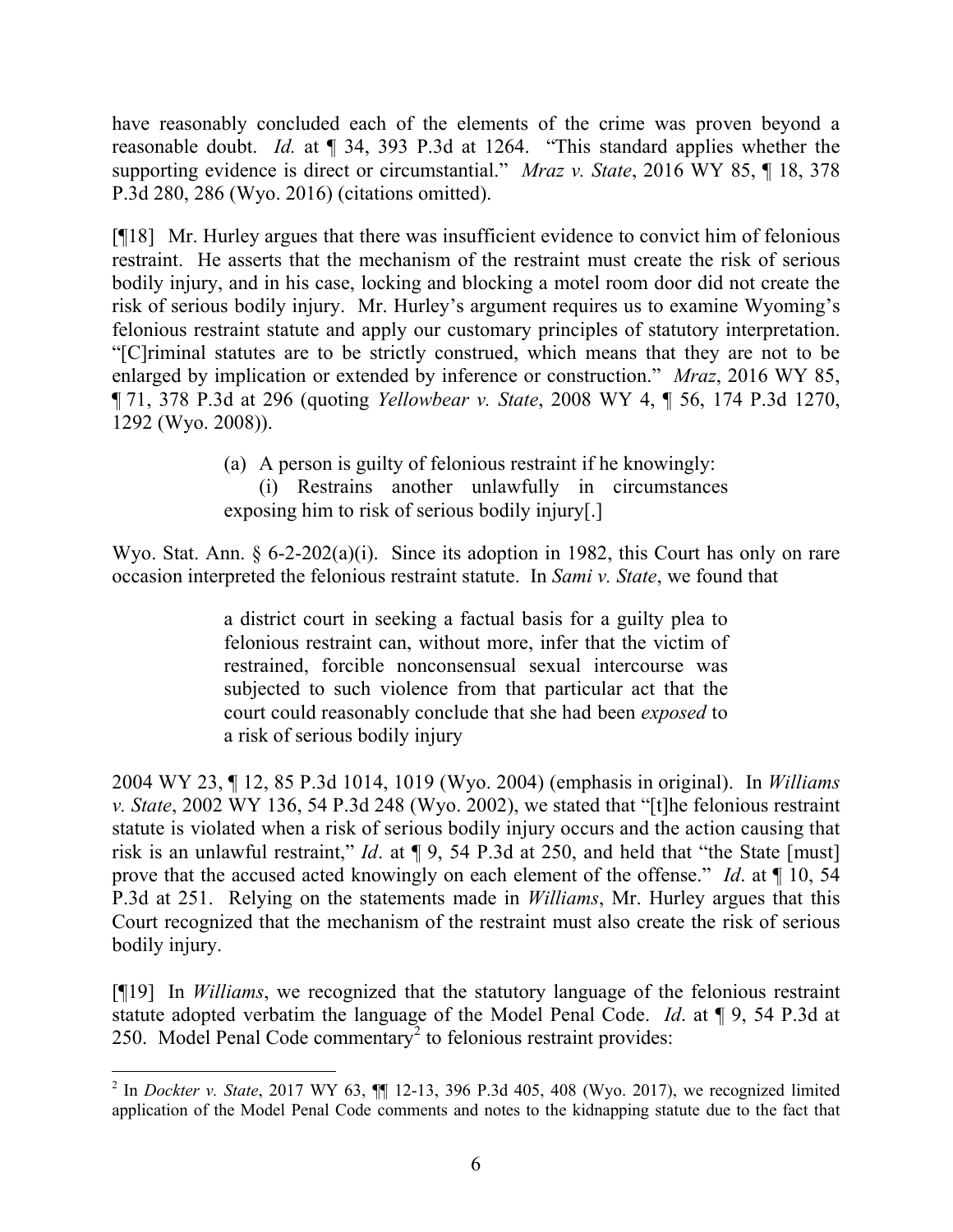The principal function of Section 212.2 is to deal with unlawful restraint under circumstances exposing the victim to risk of serious bodily injury. . . . That the actor unlawfully restrains another under circumstances creating risk of serious harm is sufficient to call for felony sanctions . . . .

. . . . Specifically, Section 212.2 applies to one who "restrains another unlawfully in circumstances exposing him to risk of serious bodily injury. . . ."

### The *action giving rise to such risk must amount to unlawful restraint*. . . .

Model Penal Code and Commentaries Part II § 212.2, cmt. 2, at 240-41 (Am. Law Inst. 1980) (emphasis added). As the commentary conveys, the "unlawful restraint" and the "circumstances exposing him to a risk of serious bodily injury" are two separate elements required to be proven to be convicted of felonious restraint. The restraint must be unlawful, and it must occur in circumstances that expose the victim to a risk of serious bodily injury. It is uncontested that the motel room door was locked, unlawfully restraining Mr. Bingham. Absent that restraint, Mr. Bingham would have been free to walk away and would have avoided exposure to risk of serious bodily injury—being punched, kicked, and thrown against a wall by two men. While there very well may be situations where the unlawful restraint is the same mechanism that exposes a victim to serious bodily injury, Wyo. Stat. Ann. § 6-2-202 does not require it.

[¶20] Mr. Hurley relies on two out-of-state cases to support his theory. First, he cites to *State v. Ciullo*, 59 A.3d 293 (Conn. App. Ct. 2013), *aff'd,* 100 A.3d 779 (Conn. 2014). Mr. Ciullo and his neighbor were involved in a dispute over a stone wall and pillars that bordered their two properties when Mr. Ciullo drew a semiautomatic pistol from its holster, chambered a bullet, and pointed toward three people. *Id.* at 298-299. Two of the victims remained still at Mr. Ciullo's command while the third took off running. *Id.* at 299. A jury found Mr. Ciullo guilty of the unlawful restraint of three victims in violation of Conn. Gen. Stat. § 53a-95(a). *Id*. "A person is guilty of unlawful restraint in the first degree when he restrains another person under circumstances which expose such other person to a substantial risk of physical injury." *Ciullo*, 59 A.3d at 300 n.2 (citation omitted). On appeal, Mr. Ciullo argued that there was insufficient evidence to support a finding that he restrained any of the victims or that his behavior exposed any of them to a

when the Wyoming Legislature adopted the kidnapping statute (Wyo. Stat. Ann. § 6-2-201(a)(iii)), it did not use the verbatim language of the Model Penal Code. Instead, the legislature omitted some of the limiting language contained in the Model Penal Code's definition of kidnapping, rendering some of the comments and notes unhelpful. That is not the case with the felonious restraint statute.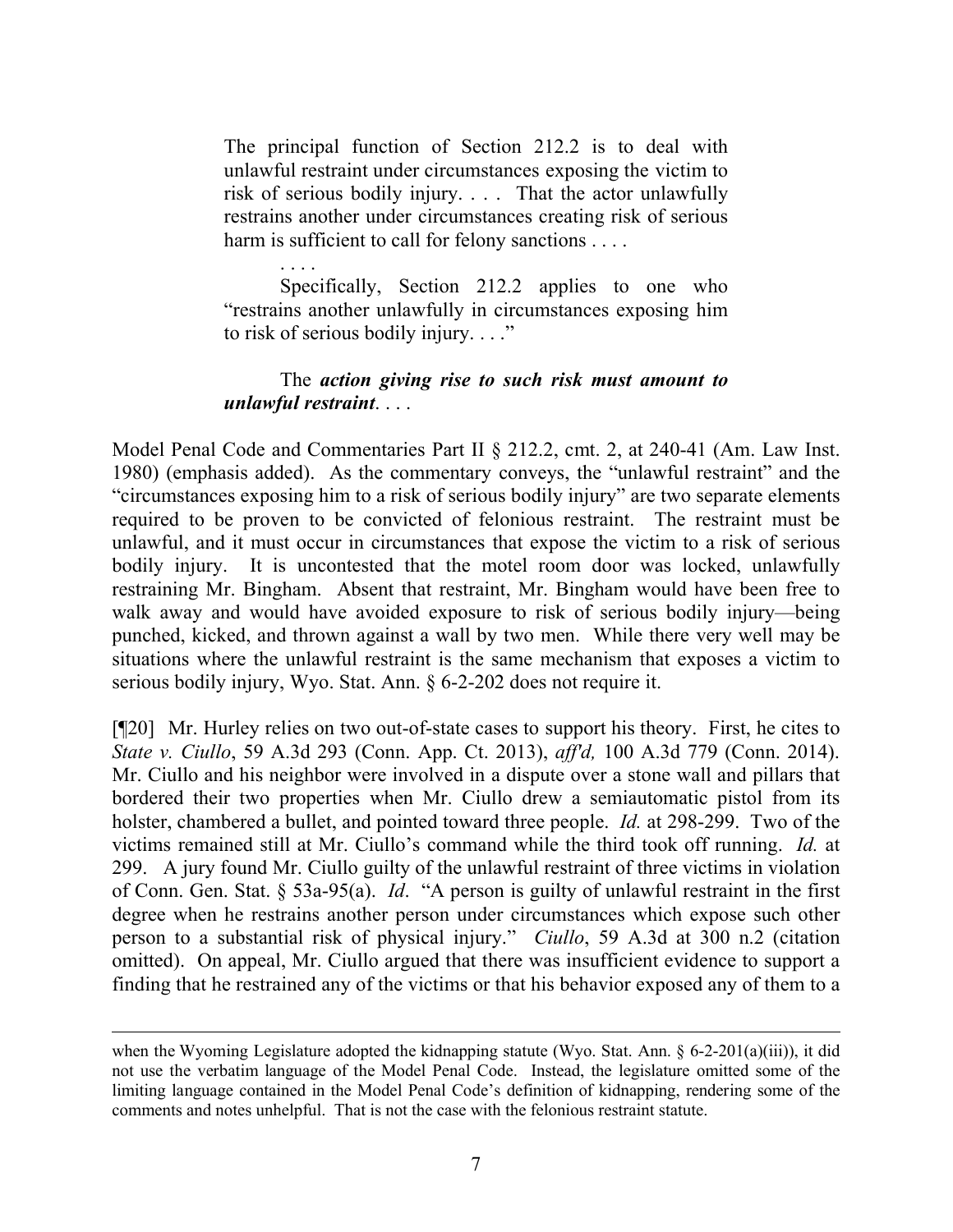substantial risk of physical injury. *Id.* at 300-01. The appellate court reversed the conviction as to the third victim because even though Mr. Ciullo pointed the gun at her and there was a substantial risk of injury, the victim was never restrained. 3 *Id.* at 302.

[¶21] Mr. Hurley next cites *Taylor v. State*, 550 S.W.2d 695 (Tex. Crim. App. 1977). In *Taylor*, the victims were bound and gagged and left on the freezing floor inside of a meat locker at a Safeway. *Id*. at 697. Mr. Taylor was convicted of false imprisonment, a third-degree felony, in violation of V.T.C.A. Penal Code Section 20.02(c). *Id*. at 696.

> (a) A person commits an offense if he intentionally or knowingly restrains another person.

. . . .  $(c)$  ....

(2) a felony of the third degree if:

(A) the actor recklessly exposes the victim to a substantial risk of serious bodily injury[.]

V.T.C.A. Penal Code Section 20.02(c) (effective September 1, 2001 to August 31, 2017). On appeal, Mr. Taylor argued that there was insufficient evidence to support his conviction. *Taylor*, 550 S.W.2d at 696. The State contended that "(b)ound and gagged as [the victims] were, the jury could find that they were exposed to a substantial risk of frost-bite, pneumonia, or any of the other well-known health hazards associated with near-freezing and sub-freezing temperatures hazards clearly meeting the law's definition of serious bodily injury." *Id.* at 697. The appellate court agreed, finding that "[t]he evidence is sufficient to show that when the two young men were bound and gagged and left on the freezing floor inside the locker there was a substantial risk of serious bodily injury and they were intentionally restrained." *Id*.

[¶22] Close examination of these cases reveals that they do not support Mr. Hurley's argument that the mechanism of the restraint *must* also be the risk. Even though Mr. Ciullo exposed the third victim to the same substantial risk of physical injury as the other two victims by pointing a loaded gun at them, the third victim chose to run away and therefore was not restrained by Mr. Ciullo as required by the statute. Additional Connecticut case law on felonious restraint makes clear that the two elements are separate. *See, e.g.*, *State v. Cotton*, 825 A.2d 189, 205-06 (Conn. App. Ct. 2003) (evidence was sufficient for the jury to conclude that the defendant *both restrained the* 

 <sup>3</sup> The definition of the term "restrain" is contained in General Statutes  $\S$  53a–91 (1): "'Restrain' means to restrict a person's movements intentionally and unlawfully in such a manner as to interfere substantially with his liberty by moving him from one place to another, or by confining him either in the place where the restriction commences or in a place to which he has been moved, without consent . . . ." *Ciullo*, 59 A.3d at 302.